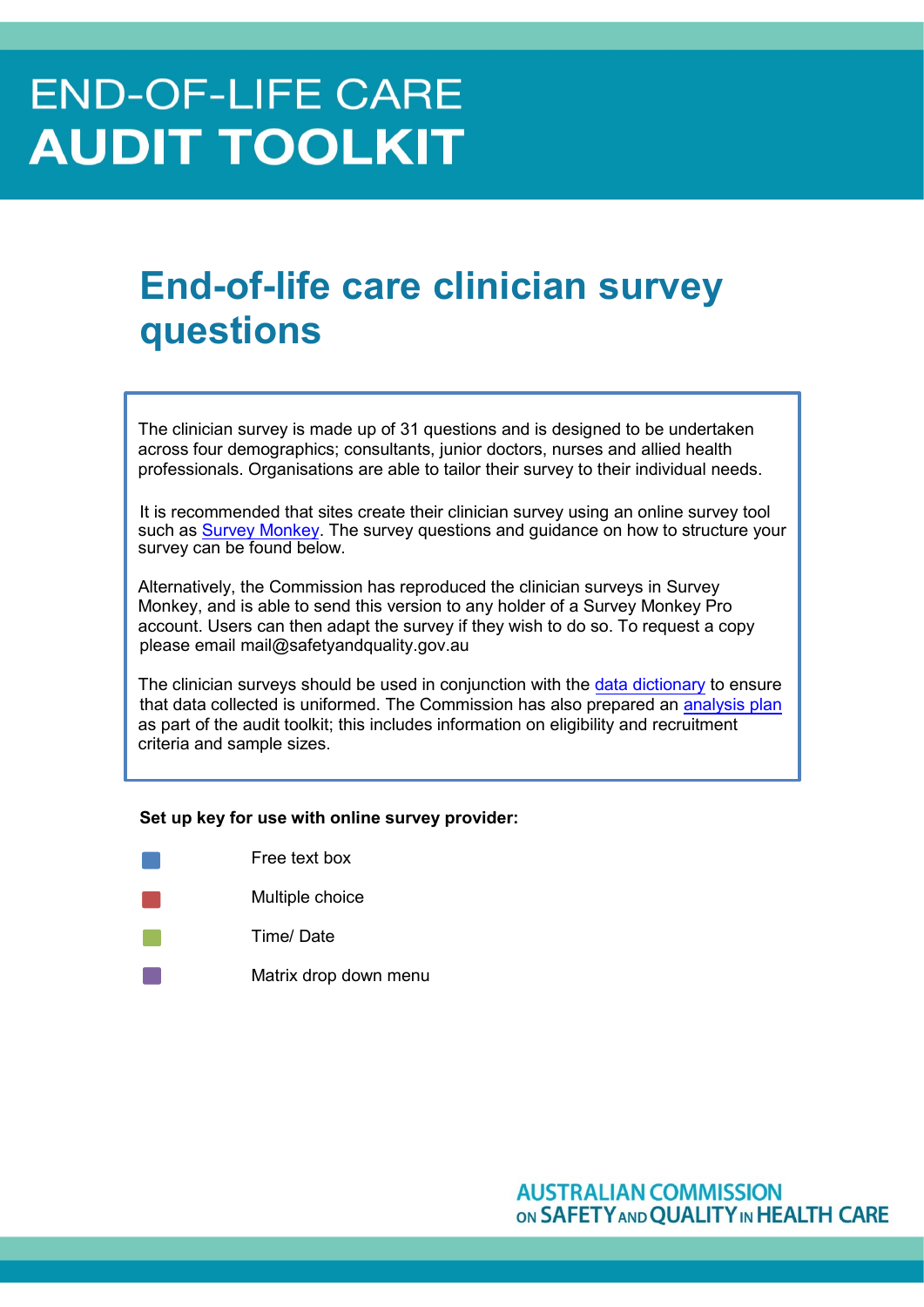# **Clinician survey questions**

#### **1. Sex**

- □ Male
- □ Female
- □ Other

#### **2. Clinician cohort**

- □ Consultant
- □ Junior Doctor
- □ Nurse
- □ Allied Health professional

## **3. Years of Clinical Experience since Graduation**

- □ 0-1 Year
- □ 2-5 Years
- □ 6-10 Years
- □ >10 Years

# **4. Major Speciality of Patients Cared For:**

**Sites to adapt as applicable** (Please tick all that apply)

#### **Medical**

| <b>Aged Care</b>             | Cardiology                |
|------------------------------|---------------------------|
| <b>Clinical Pharmacology</b> | Endocrinology             |
| Gastroenterology/ Hepatology | <b>General Medicine</b>   |
| Haematology                  | Immunology                |
| Neurology                    | Oncology                  |
| Palliative care              | <b>Radiation Oncology</b> |
| Rehab                        | Renal                     |
| Respiratory                  | Rheumatology              |

#### **Surgical**

| Cardiothoracics/Thoracic | Endocrine |
|--------------------------|-----------|
| General surgery          | Urology   |
| <b>Orthopaedics</b>      | Vascular  |
| Neurosurgery             |           |

#### **Paediatrics**

|--|

#### **Women's Health**

| Gynaecology | <b>Obstetrics</b> |
|-------------|-------------------|
|             |                   |

# **Critical Care**

| Anaesthetics | Intensive care |
|--------------|----------------|
| Emergency    |                |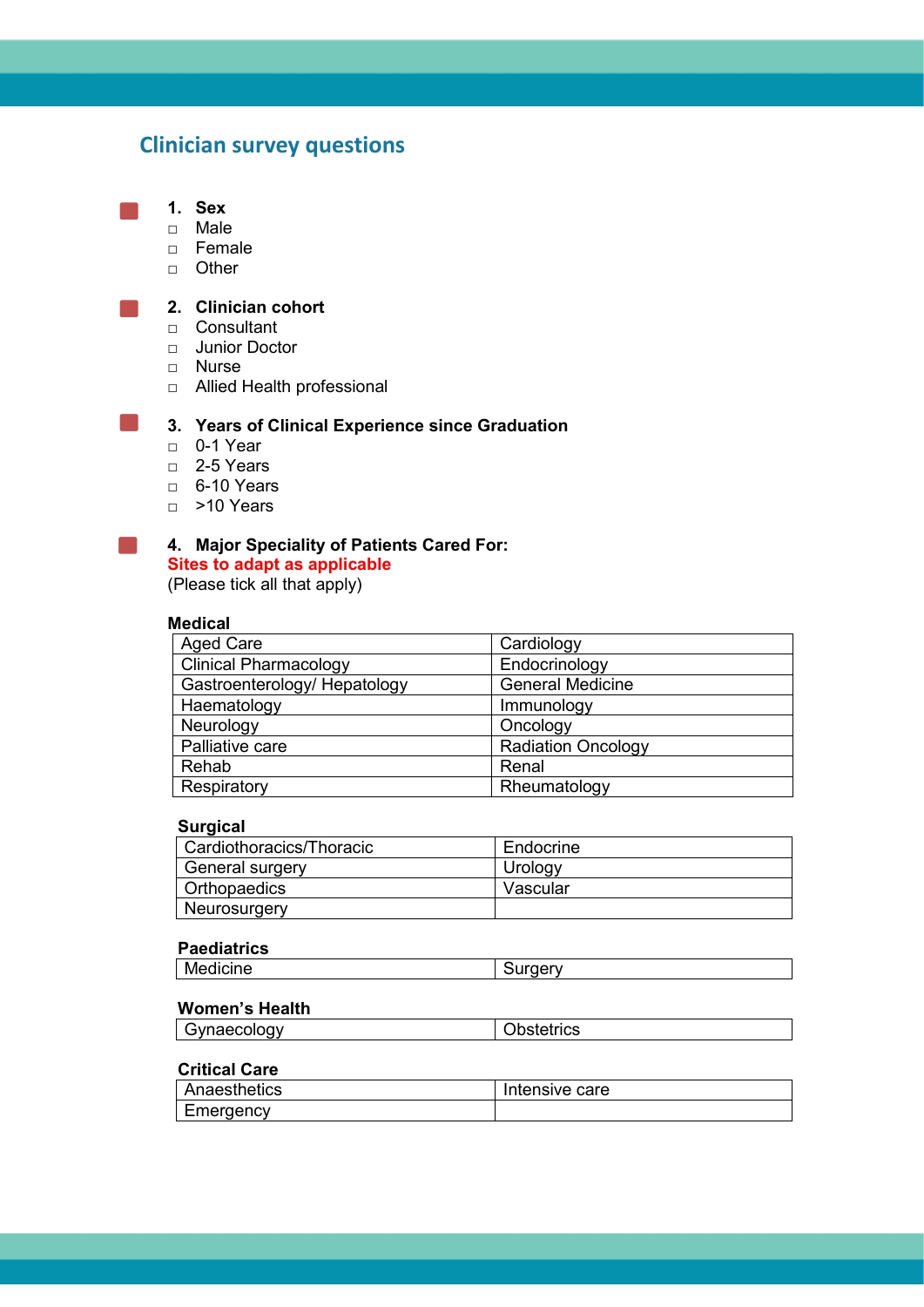## **In answering these questions, consider "my ward" as the ward where you are most recently caring for dying patients**

- **5. End of life care is done well on my ward**
- Always
- Usually
- Sometimes
- **Rarely**
- Never

**6. I am confident in my ability to recognise when a patient is dying**

- Strongly agree
- Agree
- Neither agree nor disagree
- Disagree
- Strongly disagree

**7. Consultants on my ward are skilled at recognising when a patient is dying**

- Strongly agree
- Agree
- Neither agree nor disagree
- Disagree
- Strongly disagree
- Not applicable
- **8. Junior Doctors on my ward are skilled at recognising when a patient is dying** - Strongly agree
	- Agree
	- Neither agree nor disagree<br>- Disagree
	- **Disagree**
	- Strongly disagree
	- Not applicable

# **9. Junior Nurses on my ward are skilled at recognising when a patient is dying**

- Strongly agree
- Agree
- Neither agree nor disagree
- **Disagree**
- Strongly disagree
- Not applicable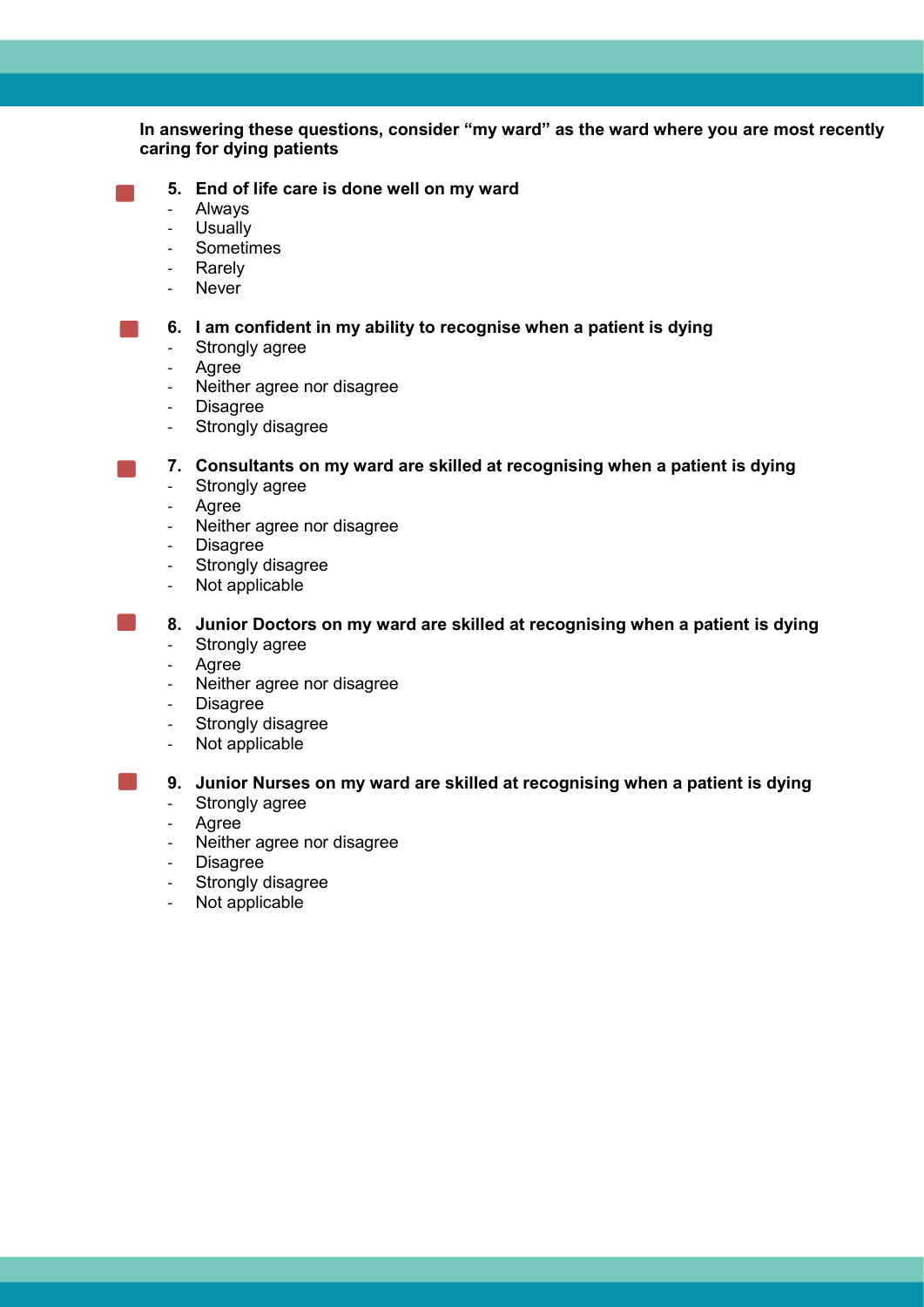# **10. Senior Nurses (NUM/CNC/Team Leader/Educators) on my ward are skilled at recognising when a patient is dying**

- Strongly agree
- **Agree**
- Neither agree nor disagree
- Disagree
- Strongly disagree
- Not applicable

**11. Allied Health professionals on my ward are skilled at recognising when a patient is dying**

- Strongly agree
- Agree
- Neither agree nor disagree
- Disagree
- Strongly disagree
- Not applicable

**12. Consultants on my ward make timely decisions about end-of-life care for patients who are dying**

- Strongly agree
- Agree
- Neither agree nor disagree
- Disagree
- Strongly disagree
- Not applicable

**13. Junior Doctors on my ward make timely decisions about end-of-life care for patients who are dying**

- Strongly agree
- Agree
- Neither agree nor disagree
- Disagree
- Strongly disagree
- Not applicable

**14. Dying patients on my ward receive timely withdrawal of acute treatment**

- Always
- Usually
- Sometimes
- **Rarely**
- **Never**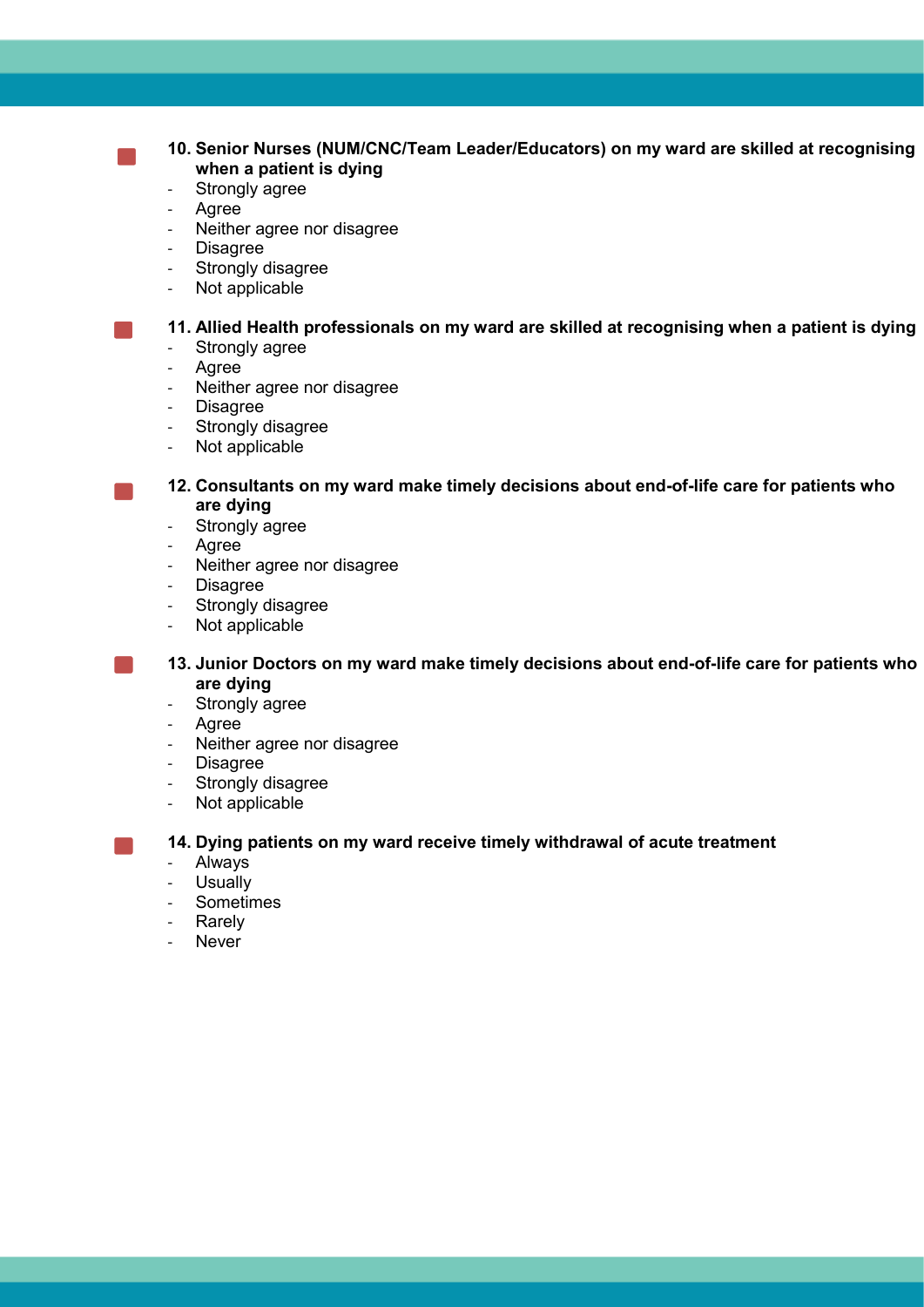**15. It is part of my role to talk to doctors about the care of patients who I think might be dying**

Yes

×.

- No
- Unsure

**16. It is part of my role to talk to patients and their families about death and dying**

- Yes
- No
- **Unsure**

# 17. **I am confident in my ability to talk to patients and their families about death and dying**

- Strongly agree
- Agree
- Neither agree nor disagree
- Disagree
- Strongly disagree
- Not applicable

**18. Consultants on my ward are skilled at talking about death and dying with patients and their families**

- Strongly agree
- Agree
- Neither agree nor disagree
- Disagree
- Strongly disagree
- Not applicable
- **19. Junior Doctors on my ward are skilled at talking about death and dying with patients and their families**
- Strongly agree
- Agree
- Neither agree nor disagree
- Disagree
- Strongly disagree
- Not applicable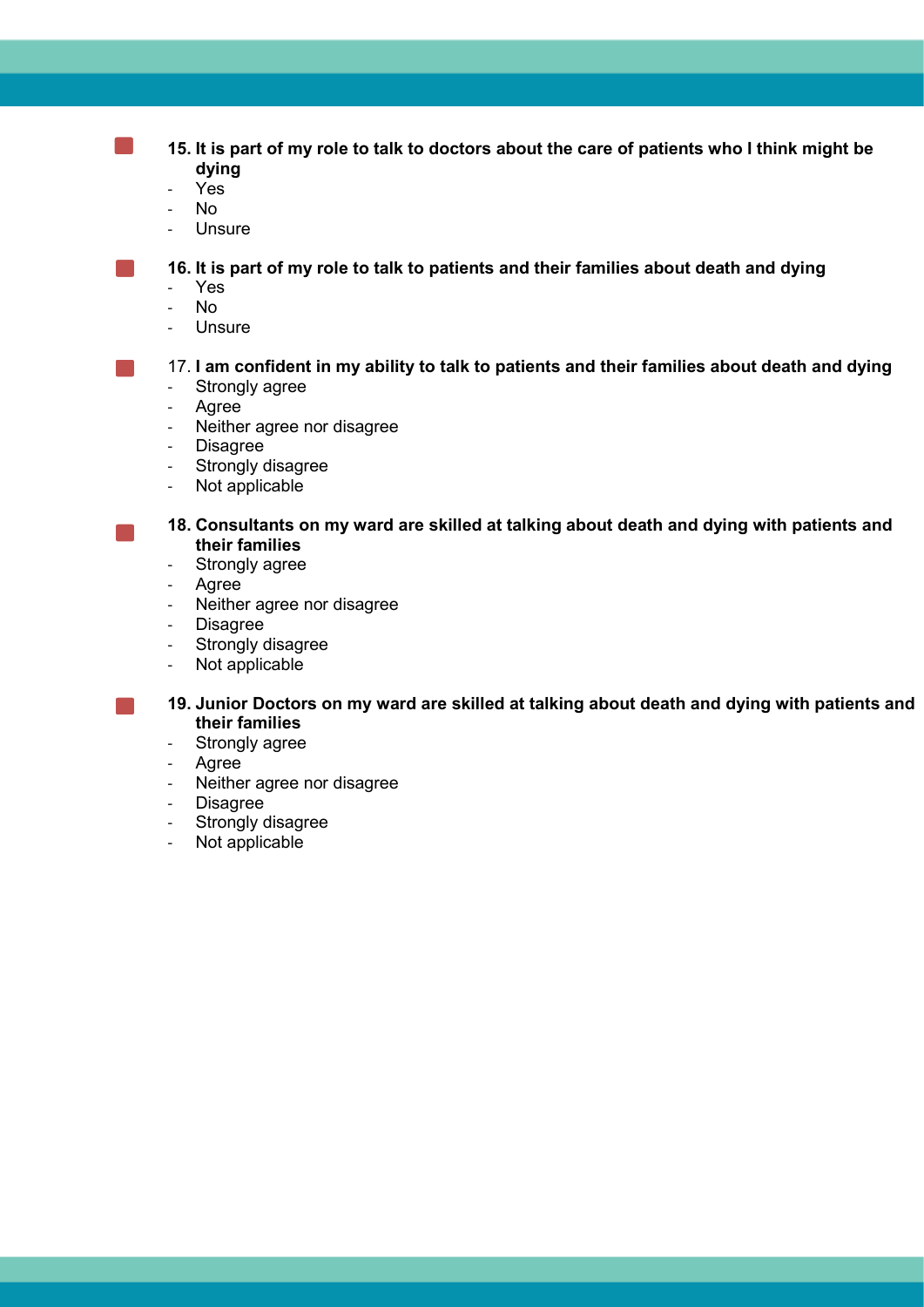**20. Senior Nurses (NUM/CNC/Team Leader/Educators) on my ward are skilled at talking about death and dying with patients and their families** 

- Strongly agree
- **Agree**
- Neither agree nor disagree
- Disagree
- Strongly disagree
- Not applicable

**21. Junior Nurses on my ward are skilled at talking about death and dying with patients and their families** 

- Strongly agree
- Agree
- Neither agree nor disagree
- **Disagree**
- Strongly disagree
- Not applicable

**22. Allied Health professionals on my ward are skilled at talking about death and dying with patients and their families** 

- Strongly agree
- **Agree**
- Neither agree nor disagree
- **Disagree**
- Strongly disagree
- Not applicable

**23. I have received formal education/training on** (Please tick all that apply)

- How to recognise when patients are dying
- How to care for dying patients
- How to communicate with patients and families regarding end of life care
- How to communicate with patients who are dying
- None
- **Other**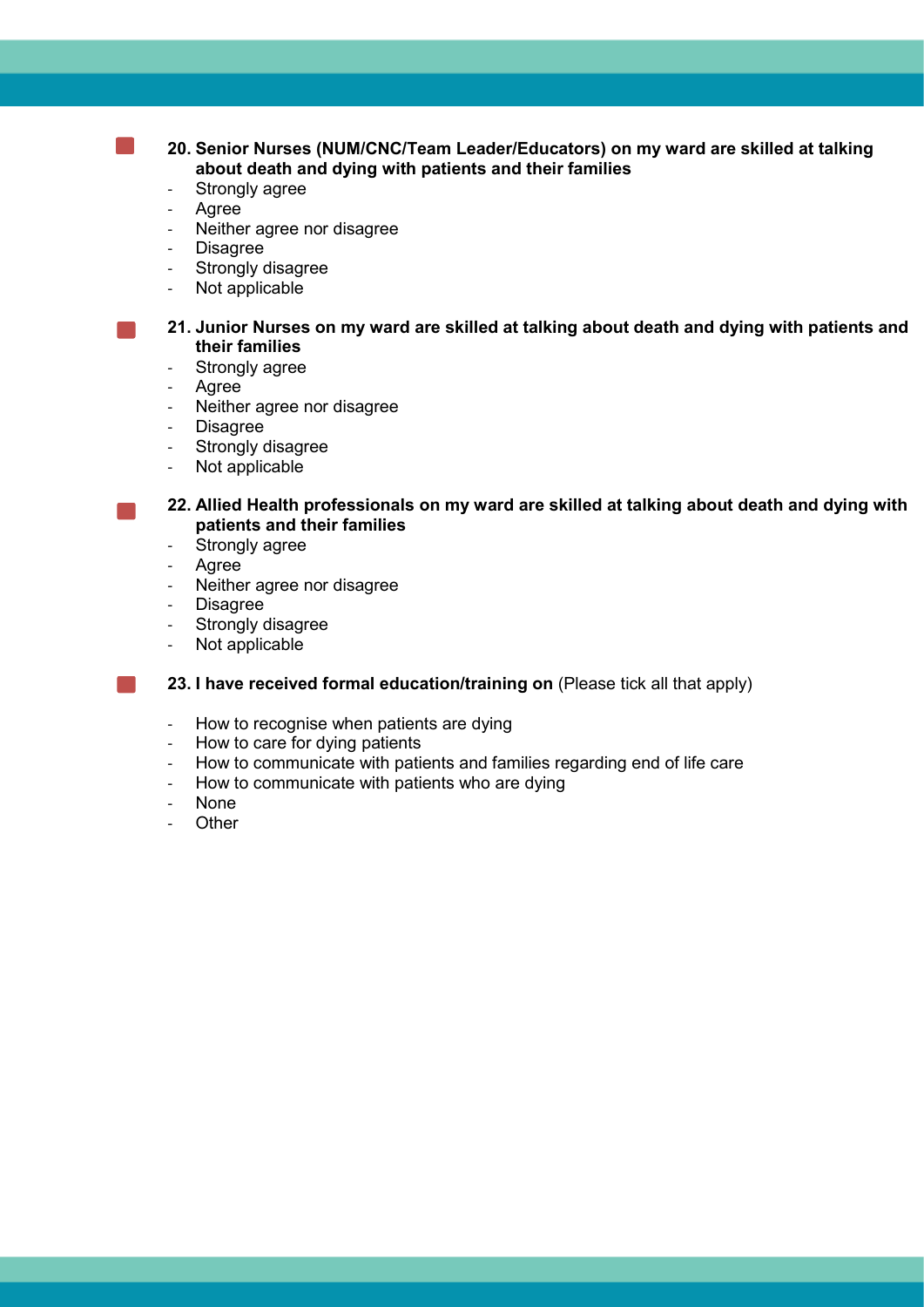**24. How would you describe your personal experience of being involved in the care of the dying?** *Causes me some distress* □ Always □ Usually □ Sometimes □ Rarely □ Never *Is professionally satisfying* □ Always □ Usually □ Sometimes □ Rarely □ Never **25. How often do you have to ask to clarify your patients' resuscitation decisions documented in the notes -** Always **-** Usually **-** Sometimes **Rarely** - Never - Not applicable 26. **How often is the palliative care team consulted in the care of your dying patients?** - Always - Usually - Sometimes **Rarely** - Never **27. I would like to call the palliative care team earlier when patients are dying** - Strongly agree

- Agree
- Neither agree nor disagree
- **Disagree**
- Strongly disagree
- Not applicable